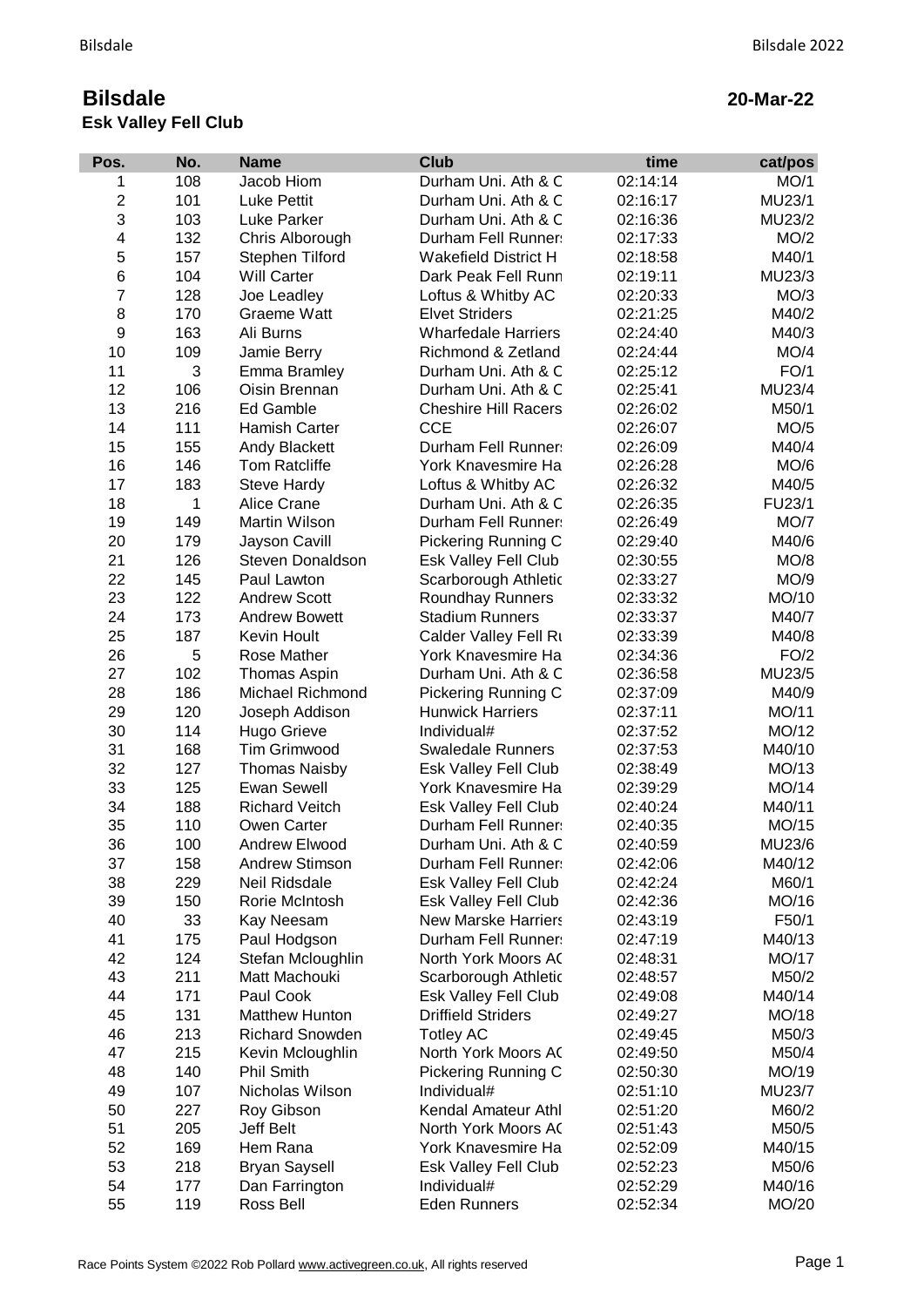| 56  | 199            | Paul Woolhouse           | Pickering Running C         | 02:53:00 | M40/17      |
|-----|----------------|--------------------------|-----------------------------|----------|-------------|
| 57  | 172            | Boyd Brad                | Pickering Running C         | 02:53:12 | M40/18      |
| 58  | 222            | David Banks              | Kendal Amateur Athl         | 02:54:03 | M50/7       |
| 59  | 6              | Kelly Gaughan            | Pickering Running C         | 02:54:14 | FO/3        |
| 60  | 195            | lan Oldham               | <b>Swaledale Runners</b>    | 02:54:34 | M40/19      |
| 61  | 193            | Russ Grayson             | Pickering Running C         | 02:55:42 | M40/20      |
| 62  | 10             | Nik Tarrega              | York Knavesmire Ha          | 02:55:53 | FO/4        |
| 63  | 174            | <b>Richard Gover</b>     | York Acorn Running          | 02:58:42 | M40/21      |
| 64  | 27             | <b>Tamsin Imber</b>      | <b>Elvet Striders</b>       | 02:58:44 | F40/1       |
| 65  | 191            | Lee Barker-Field         | Individual#                 | 02:58:47 | M40/22      |
| 66  | 224            | <b>Kevin Holmes</b>      | Individual#                 | 02:59:16 | M60/3       |
| 67  | 176            | Thomas Jones             | Esk Valley Fell Club        | 02:59:20 | M40/23      |
| 68  | 26             | Dawn Hosking             | Durham Fell Runner:         | 02:59:33 | F40/2       |
| 69  | 137            | Oli Read                 | York Knavesmire Ha          | 03:03:07 | MO/21       |
| 70  | 197            | <b>Chris Jefferies</b>   | <b>Billingham Marsh Hs</b>  | 03:04:22 | M40/24      |
| 71  | 129            | <b>Alistair Quaile</b>   | Individual#                 | 03:04:37 | MO/22       |
| 72  | 18             | <b>Kimberley Cavill</b>  | Pickering Running C         | 03:04:42 | F40/3       |
| 73  | 32             | <b>Trudy Morrice</b>     | Thirsk & Sowerby Ha         | 03:07:44 | F50/2       |
| 74  | 164            | <b>Adam Bridges</b>      | Durham Fell Runner:         | 03:07:45 | M40/25      |
| 75  | 142            | <b>Nick Outram</b>       | <b>Fell Runners Associa</b> | 03:07:45 | MO/23       |
| 76  | 189            | Michael Taylor           | <b>Fell Runners Associa</b> | 03:07:49 | M40/26      |
| 77  | 152            | <b>Thomas Pilley</b>     | Pickering Running C         | 03:10:34 | MO/24       |
| 78  | 201            | Calvin Nicholson         | <b>Billingham Marsh Hs</b>  | 03:10:45 | M50/8       |
| 79  | 19             | Rhona Marshall           | Scarborough Athletic        | 03:11:03 | F40/4       |
| 80  | $\overline{2}$ | Hannah Burnett           | Durham Uni. Ath & C         | 03:11:41 | FU23/2      |
| 81  | 143            | Ryan Sheader             | Individual#                 | 03:11:43 | MO/25       |
| 82  | 14             | Louise Stringer          | York Knavesmire Ha          | 03:11:48 | FO/5        |
| 83  | 182            | Wayne Leighton           | <b>Driffield Striders</b>   | 03:12:06 | M40/27      |
| 84  | 9              | Meghan McCarthy          | Durham Fell Runner:         | 03:12:33 | FO/6        |
| 85  | 219            | <b>Philip Burnett</b>    | Dorking & Mole Valle        | 03:12:46 | M50/9       |
| 86  | 167            | David Ahearn             | Pennine Fell Runner         | 03:12:50 | M40/28      |
| 87  | 198            | Mark Smith               | North Shields Polyte        | 03:13:33 | M40/29      |
| 88  | 162            | Gary Mclean              | <b>Hunwick Harriers</b>     | 03:13:36 | M40/30      |
| 89  | 12             | Nikki Carr Walls         | Scarborough Athletic        | 03:14:57 | <b>FO/7</b> |
| 90  | 34             | Alison Weston            | <b>Ilkley Harriers AC</b>   | 03:16:18 | F50/3       |
| 91  | 208            | Alan Simpson             | Thirsk & Sowerby Ha         | 03:16:44 | M50/10      |
| 92  | 112            | <b>Robert Aldous</b>     | Individual#                 | 03:18:27 | MO/26       |
| 93  | 16             | Amy Sheppard             | Individual#                 | 03:19:29 | F40/5       |
| 94  | 37             | <b>Caroline Glover</b>   | <b>Wharfedale Harriers</b>  | 03:19:51 | F60/1       |
| 95  | 196            | Giles Hawking            | York Knavesmire Ha          | 03:20:15 | M40/31      |
| 96  | 194            | Danny Walls              | Scarborough Athletic        | 03:23:00 | M40/32      |
| 97  | 178            | <b>Richard Simms</b>     | Individual#                 | 03:24:16 | M40/33      |
| 98  | 24             | Caroline Graham          | <b>Swaledale Runners</b>    | 03:27:00 | F40/6       |
| 99  | 139            | Sam Lawther              | Individual#                 | 03:28:46 | MO/27       |
| 100 | 160            | Joseph Johnson           | Esk Valley Fell Club        | 03:29:37 | M40/34      |
| 101 | 202            | <b>Richard Lindsay</b>   | Esk Valley Fell Club        | 03:30:04 | M50/11      |
| 102 | 22             | Sarah Walch              | Penistone Footpath I        | 03:30:40 | F40/7       |
| 103 | 28             | Steph Lishman            | Individual#                 | 03:34:28 | F40/8       |
| 104 | 225            | Nigel Briggs             | North York Moors AC         | 03:34:54 | M60/4       |
| 105 | 21             | Roslyn Kelsey            | Durham Fell Runner:         | 03:35:37 | F40/9       |
| 106 | 148            | Peter Simpson            | Individual#                 | 03:35:38 | MO/28       |
| 107 | 184            | <b>Nick Simmons</b>      | North York Moors AC         | 03:37:41 | M40/35      |
| 108 | 20             | Emma McCabe              | <b>Elvet Striders</b>       | 03:38:08 | F40/10      |
| 109 | 154            | Jon Parker               | North York Moors AC         | 03:42:14 | MO/29       |
| 110 | 31             | Debbie Rycroft           | Pickering Running C         | 03:43:17 | F50/4       |
| 111 | 161            | Michael Moloney          | Esk Valley Fell Club        | 03:49:41 | M40/36      |
| 112 | 138            | Jonny Goldsbrough        | Individual#                 | 03:50:23 | MO/30       |
| 113 | 4              | <b>Charlotte Sherman</b> | <b>Beverley AC</b>          | 03:50:43 | FO/8        |
| 114 | 118            | Joshua Goldsbrough       | <b>Ripon Runners</b>        | 03:50:44 | MO/31       |
| 115 | 220            | Dougie Nisbet            | Durham Fell Runner:         | 03:56:04 | M50/12      |
|     |                |                          |                             |          |             |